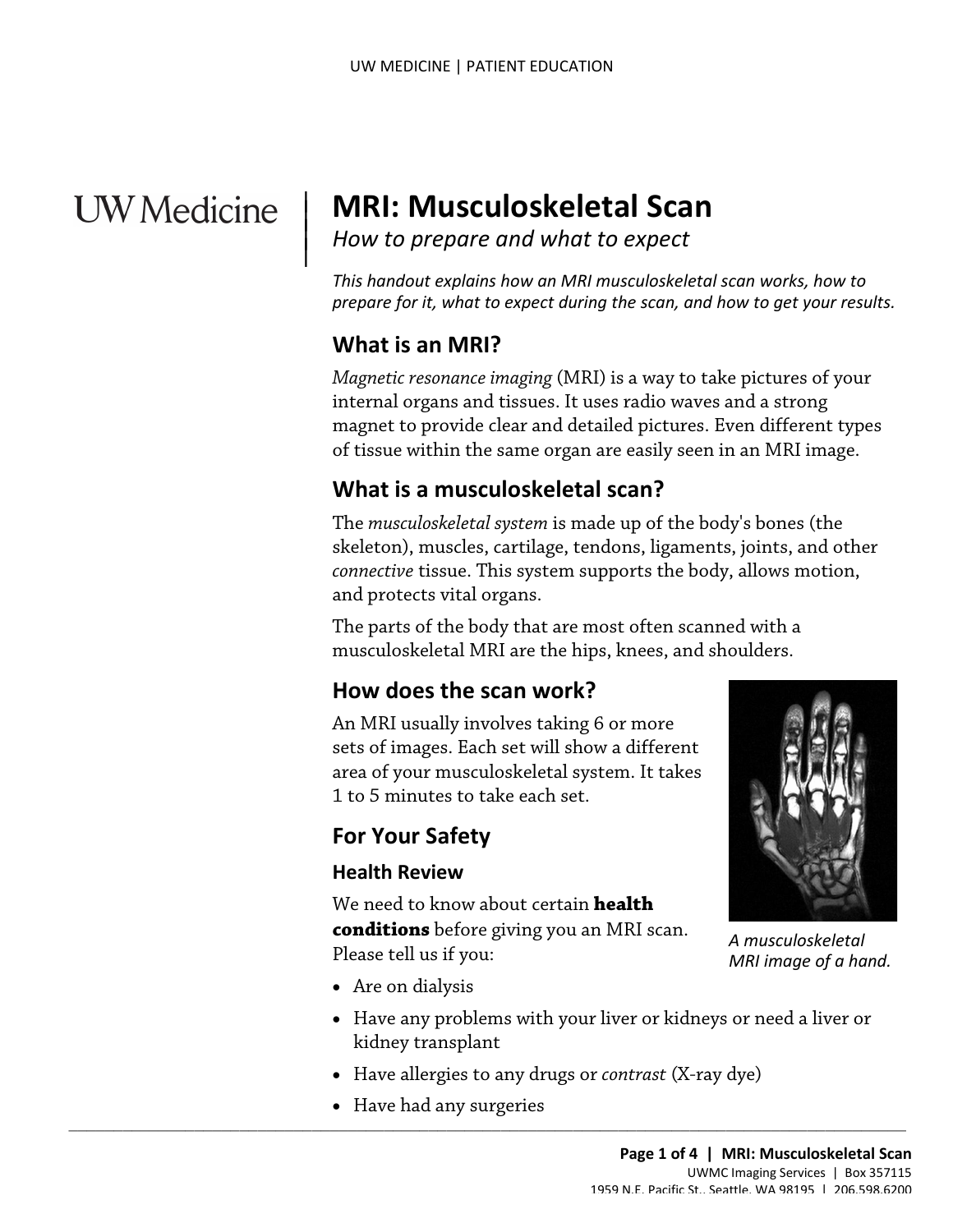#### **Screening for Metal**

#### **If you have any metal on or in your body, an MRI can harm**

 **you.** The strong MRI magnet will pull on any *ferromagnetic* object, such as iron and some other metals.

This is why we need to know if you have any metal in or on your body before we give you an MRI scan. Even small amounts of metal that will not harm your body can ruin the MRI image.

Please tell MRI staff if you have:

- Aneurysm clips, a heart pacemaker (or artificial heart valve), an implanted port, an infusion catheter (such as Port-o-cath, Infusaport, or Lifeport), an intrauterine device (IUD), any metal plates, clips, pins, screws, or surgical staples, a prosthetic hip, or any implanted metal object in your body
	- Most times, surgical staples, clips, plates, pins, and screws are not a risk during MRI if they have been in place for more than 4 to 6 weeks. If needed, we may do an X-ray to check for metal.
- Tattoos or permanent eyeliner
- Medicine patches
- A bullet or shrapnel in your body
- Ever worked with metal

# **How do I prepare?**

- Please talk with your provider if you have any concerns about managing pain or anxiety during your MRI scan.
- *Women:* Tell your provider if you are pregnant or breastfeeding, or if there is any chance you could be pregnant.

#### **On the Day of Your Scan**

- • **Remove anything that might contain metal.** This includes:
	- Makeup and nail polish

 $\_$  ,  $\_$  ,  $\_$  ,  $\_$  ,  $\_$  ,  $\_$  ,  $\_$  ,  $\_$  ,  $\_$  ,  $\_$  ,  $\_$  ,  $\_$  ,  $\_$  ,  $\_$  ,  $\_$  ,  $\_$  ,  $\_$  ,  $\_$  ,  $\_$  ,  $\_$  ,  $\_$  ,  $\_$  ,  $\_$  ,  $\_$  ,  $\_$  ,  $\_$  ,  $\_$  ,  $\_$  ,  $\_$  ,  $\_$  ,  $\_$  ,  $\_$  ,  $\_$  ,  $\_$  ,  $\_$  ,  $\_$  ,  $\_$  ,

- Hairpins
- Jewelry
- Glasses, hearing aids, and any removable dental work
- You must change into a hospital gown before your scan. We will give you a gown when you arrive in the MRI department.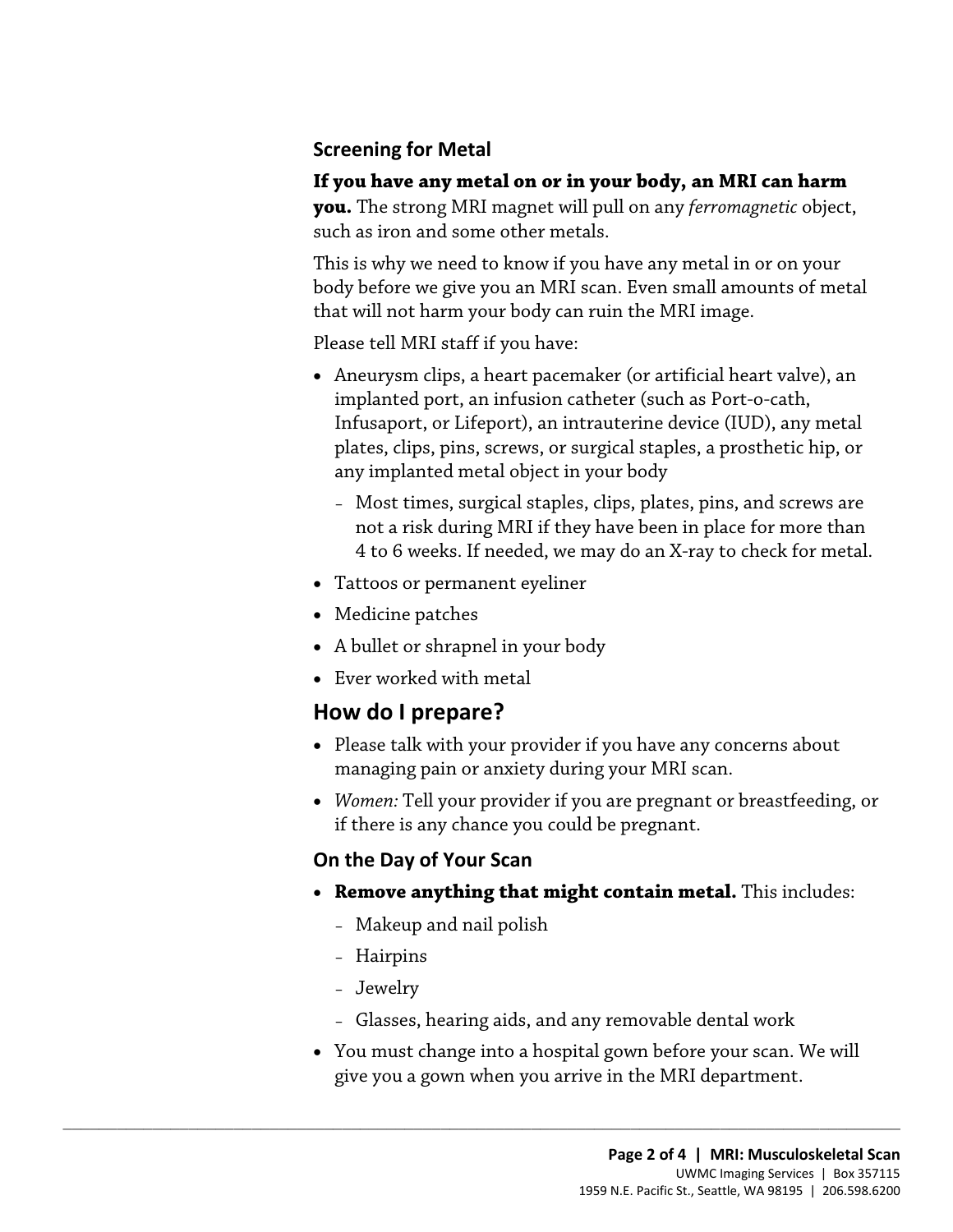- drug, we will ask you to remove it. • If you have an insulin pump or a patch that delivers any type of
- *Women:* Before the scan begins, tell the technologist if there is any chance you could be pregnant.

#### **What happens during the scan?**

- You will lie on a sliding table. We will place a device called a *surface coil* around the area that will be scanned.
- MRI unit. The technologist will then leave the room to take the • The technologist will move the table so that you are inside the pictures.
- • You can talk with the [technologist](javascript:glossAry() at any time through an intercom.
- The scan usually takes 30 to 60 minutes.
- We will ask you to hold very still as each picture is taken.
- Sometimes, an injection of a *[contrast material](javascript:glossAry()* is used to make certain tissues or blood vessels easier to see. If you need the contrast:
	- Your doctor will talk with you about it before your scan.
	- *Women:* Tell your doctor if there is any chance you could be pregnant.
	- You will receive the injection about halfway through the scan.
	- It will be injected through a small needle and an *intravenous*  (IV) line in your arm or hand vein.
- After the scan, we will ask you to wait while we check the pictures for quality. We will take more pictures if needed.
- • When we are done taking pictures, we will remove the surface coil.

# **What will I feel during the scan?**

 $\_$  ,  $\_$  ,  $\_$  ,  $\_$  ,  $\_$  ,  $\_$  ,  $\_$  ,  $\_$  ,  $\_$  ,  $\_$  ,  $\_$  ,  $\_$  ,  $\_$  ,  $\_$  ,  $\_$  ,  $\_$  ,  $\_$  ,  $\_$  ,  $\_$  ,  $\_$  ,  $\_$  ,  $\_$  ,  $\_$  ,  $\_$  ,  $\_$  ,  $\_$  ,  $\_$  ,  $\_$  ,  $\_$  ,  $\_$  ,  $\_$  ,  $\_$  ,  $\_$  ,  $\_$  ,  $\_$  ,  $\_$  ,  $\_$  ,

- MRI does not cause pain.
- referred you for the MRI if you are claustrophobic. We may give • Some patients who have an MRI in an enclosed unit may feel confined or uneasy (*claustrophobic*). Please tell the doctor who you medicine to help you relax.